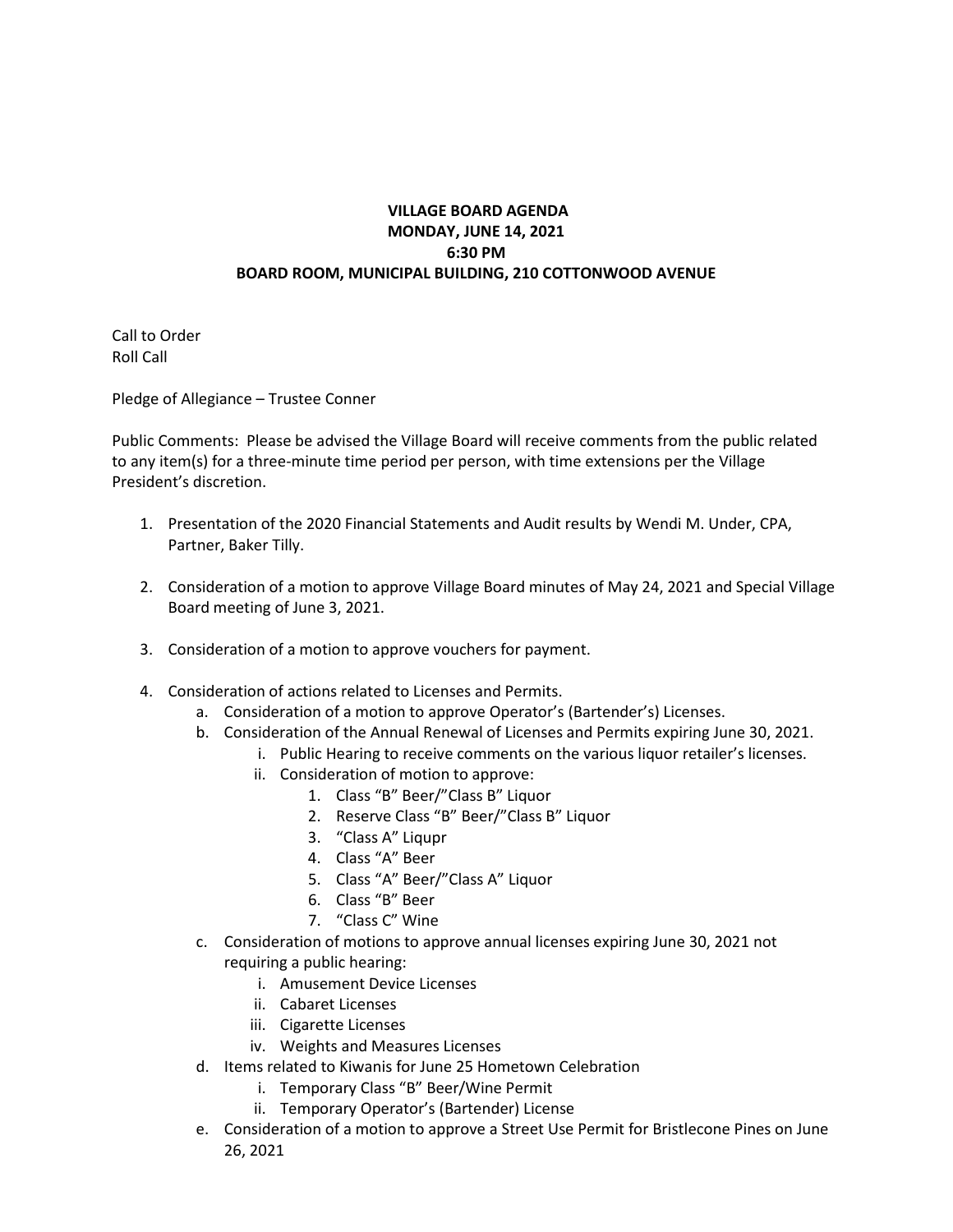- 5. Consideration of a motion to approve a special event for Birch & Banyan which includes the sale of alcoholic beverages.
- 6. Consideration of a motion to approve a special event for Eagle Park Brewing for the sale of alcoholic beverages.

## Items referred from the Park & Recreation Board meeting

- 7. Discussion and consideration of installation of QR Codes in Nixon Park.
- 8. Discussion and consideration of installation of boat launch signage at Centennial and Nixon Parks.
- 9. Discussion and consideration of installation of an ice rink in Nixon Park.
- 10. Discussion and consideration of adoption of a Food Truck Policy.
- 11. Discussion and consideration of request to waive fees for Lake Country Players.

## Other Items for Consideration

- 12. Consideration of a motion to approve Contractor's Application for Payment No. 1 in the amount of \$31,690 to Thunder Road for the 2021 Crack Sealing Program.
- 13. Consideration of a motion to approve Contractor's Application for Payment No. in the amount of \$328,785.07 to Wolf Paving Co., Inc. for the 2021 Paving Program.
- 14. Consideration of a motion to declare the end of the State of Emergency regarding COVID-19 in the Village of Hartland.
- 15. Discussion and consideration of a motion to appoint Ryan Bailey as Interim Administrator.
- 16. Announcements: The following individuals will be given an opportunity to make announcements at the meeting in regards to (1) activities taken since the previous meeting on behalf of the community, (2) future municipal activities, and (3) communications received from citizens. It is not contemplated that these matters will be discussed or acted upon. The following individuals may provide announcements: Village President or individual Village Board members or Village Administrator or other Village Staff members.
- 17. Consideration of a motion to recess to closed session pursuant to State Statutes §19.85 (1)(c), considering employment, promotion, compensation or performance evaluation data of any public employee over which the governmental body has jurisdiction or exercises responsibility, to consider salary amount or stipend to Interim Administrator and to reconvene into open session pursuant to §19.85(2) for the purpose of considering any action as may be necessary and appropriate (ROLL CALL VOTE).
- 18. Adjournment.